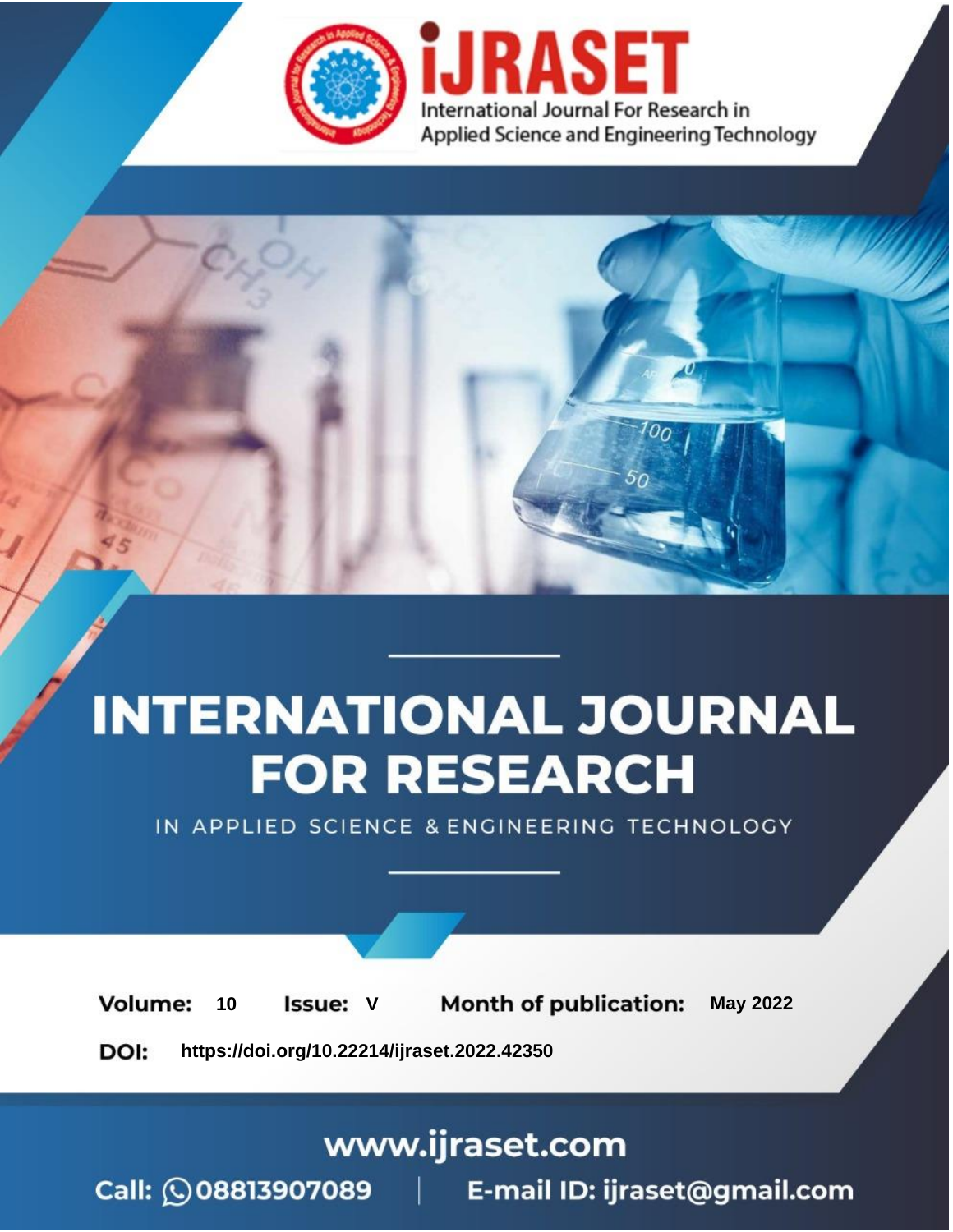

### **Study on Work-Life Balance of Women Employees in Tamilnadu Police Service (With Special Reference to Chennai City)**

Mr. K. E. Sai Krishnan<sup>1</sup>, Dr. M. Thinesh Kumar<sup>2</sup>

*<sup>1</sup>B.COM., MBA, School of Management Studies, Sathyabama Institute Of Science And Technology Chennai,Tamil Nādu, South* 

*India.*

*<sup>2</sup>M.Com., MBA., M.Phil., Ph.D., Assistant Professor, Sathyabama Institute Of Science And Technology Chennai, Tamil Nādu,South India.*

*Abstract: The concept of women working in Indian heritage environment has always been challenging and much more of those womenworking in police force. A study of this research covered the challenges being faced by women police in CHENNAI South India. This research addressed the challenges on women police family bonding,women police stress, and health. A survey is conducted with 104 police personnel to perform quantitative analysis*

#### **I. INTRODUCTION**

Work-life balance of an employee is to find out the different ways to balance the challenging demands of work and home when both coincide.Work–life and family life are interdependent andinterconnected. It"s very important to balance both, with regard to time and work management.Nowadays, it becomes very common for highly qualified professionals to strike a balance between work and family life. Employees have a wide range of responsibilities that have to be attended too at home and work place. When these responsibilities are improperly fulfilled due to several reasons, work-life imbalance presents itself

#### *A. Statement of the Problem*

Increasing demands at work and home make women employees to experience work life imbalance, it is a result of social and organizational level doing. Women endure lack of spouse's trust, minimal support from family members, nature of work, disturbances in work place and prevailing work system which causes work life imbalance. In addition to that womenin the police service undergo work pressure due to inflexible timings, male dominance and frequent public interaction

#### *B. Need for the Study*

The purpose of police is to maintain law and order in the society. The police force protects the society from criminals and rescue people in case of any emergency. Several aspects such as the 24 hour availability, unscheduled work hours and administrative problems etc. increase work pressure and stress among police, especially women police. Thoughthey undergo major problems of being in this service they do not have a good image in the eyes of the public. Police constables feel that they work under great pressure where the job's nature is challenging and uncertain yet the public seems to never realize it and they always expect more.

#### *C. Objective Of The Study*

To understand the personal and organizational profile of Tamil Nadu women police employees.To identify enhancing dimensions of work-life balance of women police employees in Tamil Nadu.

To analyses affecting dimensions of work-life balance of Tamil Nadu womenpolice employees.To find out the relationship among factors enhancing and affecting work life dimensions and job satisfaction.

#### **II. REVIEW OF LITERATURE**

Greenhouse J.H. and Betel N.J. (1985)<sup>1</sup> observed in their study different facets of work–family conflict based on time, stress and behavior. Time-based conflict arises when moretime is spent on family whereas very less time isleft for work and vice versa. Stressbased conflict suggests that strain experienced in one role interferes in another role. Behavior-based conflict takes place when specific behaviors required in one role disagree with behavioral expectation inanother role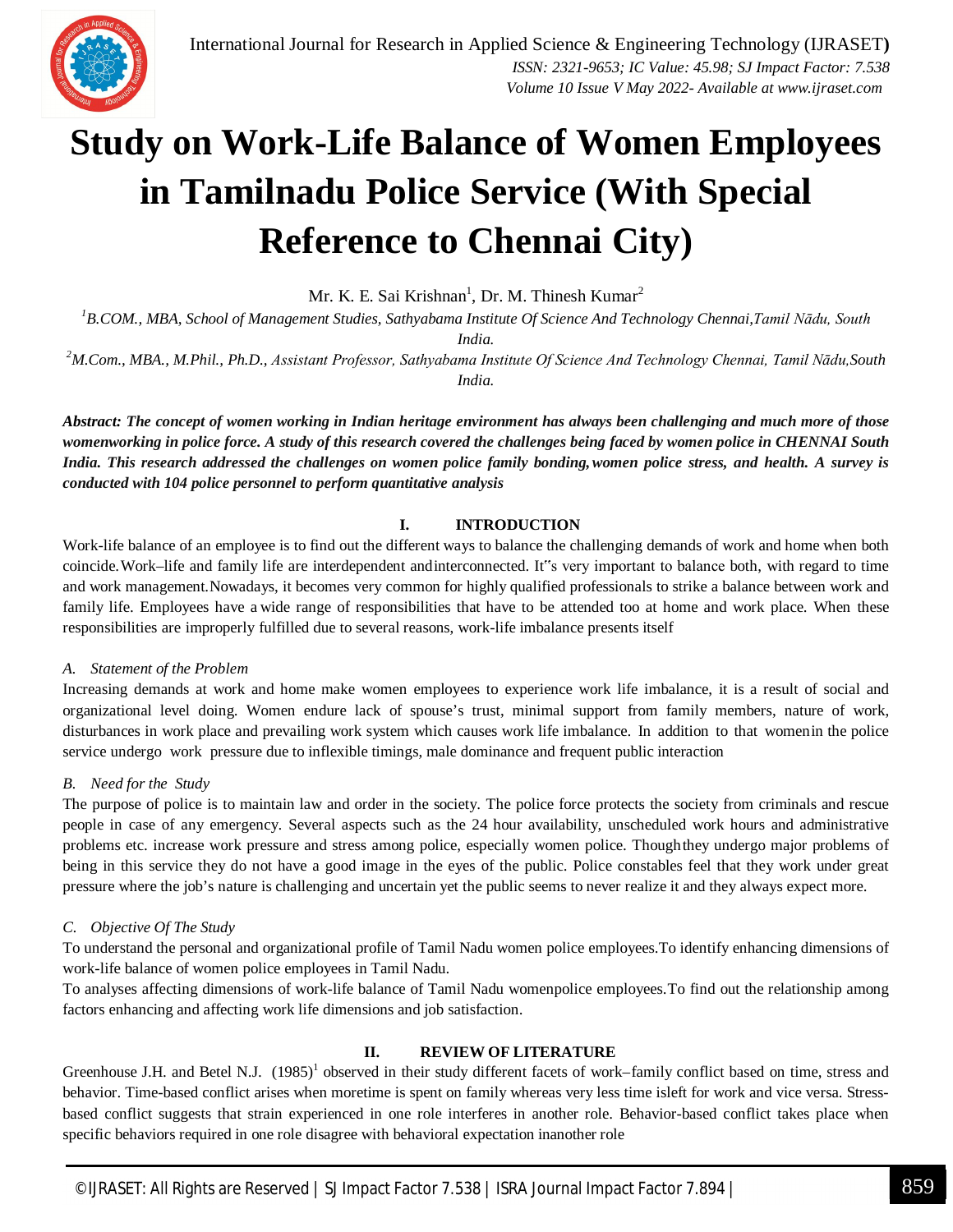

International Journal for Research in Applied Science & Engineering Technology (IJRASET**)**

 *ISSN: 2321-9653; IC Value: 45.98; SJ Impact Factor: 7.538 Volume 10 Issue V May 2022- Available at www.ijraset.com*

#### **III. RESEARCH METHODOLOGY**

#### *A. Research Design*

This research is empirical in nature. The structured questionnaire used in this research study was constructive and scheduled in nature. Questionnaire has been prepared with due care by giving importance to all questions regarding personal profile, organizational profile, factors enhancing and affecting WLB with respect to work life and family life, factors related to job satisfaction and family life satisfaction, remedial measures to overcome work life imbalance.

#### *B. Sampling Technique*

Convenience sampling technique was used for the selection of the sample and the data has beencollected.

#### *C. Sources Of Data*

The targeted respondents for primary data werewomen police constables of Chennai city. The primary data have been collected through the closed end structuredquestionnaire framed in regional language (Tamil). The Secondary datahad been gathered from various journals, published articles etc.

#### *D. Structure Of The Questionaire*

In this questionnaire we follow basic and simpleway. Hence it is easy for participants' respondents of the questionnaire without delay or confusion. Set of questions prepare in questionnaire constructed on the based questions. In structure of questionnaire used in this project as follows

#### *E. Data Analysis Tools*

The researcher calculated distribution value ofvariables with the help ofusing frequency distribution.

Regression analysis has been applied to findout the relationship betweendependent and independent variable of women police. Non Parametric Chi-square test is applied to find out the association amongwork-life balance, job satisfaction and family life satisfaction.

#### *F. Limitations of the Study*

The researcher has taken all possible care to avoid errors in data collection. In spite of all theefforts of the researcher in this study, there are few limitations. The primary limitation of this research is that thesample size of the research is restricted to 519 and it it collected only from Chennai city for the study of work - life balance of women employees at police service. Therefore, conclusions drawn may not be suitable for other districts facing other problems

#### **IV. HYPOTHESIS AND ANALYTICAL TOOLS**

As we mentioned, the analytical tools used for project of qualitative variables and it is used for the measuring the level of satisfaction on the survey using the range scale. Also we mentionedwhere the survey directly participants for their response for the questionnaire. The questionnaire will have framed according to order hypothesis test using Paired T-Test, Chi- square test and Oneway ANOVA. These questions framed of quantitative data as survey of qualitative data.

#### *A. Paired T-Test Question*

The two question using in Paired

T-Test that is gender and age Solution.Hypothesis:

Null hypothesis (HO): There is no significantdifference between the gender and age. Alternate hypothesis(H1): There is significantdifference between the gender and age.

|        |        | <b>Paired Samples Statistics</b> | Output |                |                    |
|--------|--------|----------------------------------|--------|----------------|--------------------|
|        |        | Mean                             | Ν      | Std. Deviation | Std. Error<br>Mean |
| Pair 1 | Age    | 1.77                             | 109    | .949           | .091               |
|        | Gender | 1.27                             | 109    | .444           | .043               |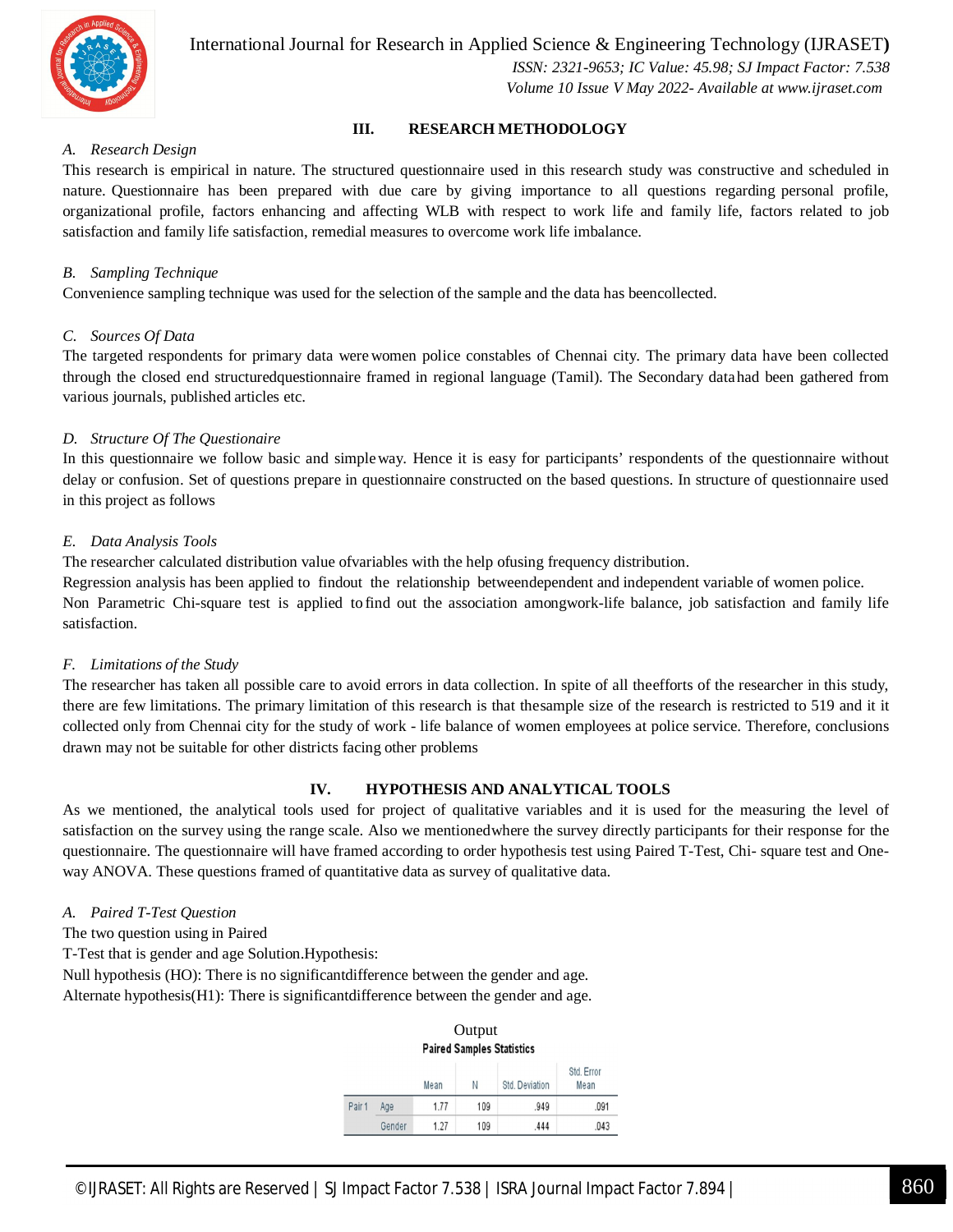

International Journal for Research in Applied Science & Engineering Technology (IJRASET**)**  *ISSN: 2321-9653; IC Value: 45.98; SJ Impact Factor: 7.538 Volume 10 Issue V May 2022- Available at www.ijraset.com*

*Conclusion:* Since p value (0.43) is greater than 0.05 at 5 percent level of significance, the null hypothesis is accepted and alternate hypothesis is rejected.hence we can conclude that generally thebuying a product & where are you buying.

#### *B. One Way Anova Test*

One way anova compares the means of two or more independent group in order to determine whether there is statistical evidence that is associated population means. One way Anova isa parametric test. Hypothesis

Null hypothesis(HO): There is no significancedifference between the means. Alternate Hypothesis(H1):There is significancedifference between the mean.

| in_B                  | <b>OUTPUT</b><br><b>ANOVA</b> |                |             |       |      |
|-----------------------|-------------------------------|----------------|-------------|-------|------|
|                       | Sum of<br>Squares             | df             | Mean Square | F     | Sig. |
| <b>Between Groups</b> | 1.848                         | $\overline{2}$ | .924        | 3.333 | .040 |
| Within Groups         | 29.115                        | 105            | .277        |       |      |
| Total                 | 30.963                        | 107            |             |       |      |

|           | Valid   | Cumulative                         |
|-----------|---------|------------------------------------|
| Frequency | Percent | Percent                            |
| 12        | 11.5    | 11.5                               |
| 28        | 26.9    | 38.4                               |
| 10        | 9.6     | 48                                 |
| 16        | 15.38   | 62.38                              |
| 5         | 4.8     | 67.18                              |
|           | 4.8     | 71.98                              |
|           |         | 80.58                              |
|           | 8.6     |                                    |
| 19        | 18.26   | 100                                |
| 104       | 100     |                                    |
|           |         | REASON FOR CHOOSING POLICE SERVICE |

#### TABLE NO. 4.6

Source: Primary data

Table 4.6 shows the respondents" reasons forchoosing the police service as their career.

26.9% of the respondents revealed that they had chosen this police service because of their childhood dream 15.38% of the respondents stated that they selected this field due to all reasons like inspiration, childhood dream, challenging career, to serve the society, compassionate ground, package and benefit andfor beingin government service. 11.5% of the respondents had chosen this career with the intention

11.8% of the respondents had chosen police service because of the inspirationtowards police service. 10.4% of the respondents selected this job as they feel it as a challenging career. 8.5% of the respondents have opted for this as it is a government services. 5.4% of the respondents decided police service as their career because ofthe package and benefit vest with the service. 4.6% of the respondents are in the police serviceas they received this job on compassionate grounds.

It is obvious that majority of the respondents (26.8%) had a childhood dream for this job and stated this job as dream job. From the obtained frequency table it is indicated that childhood dream, all the mentioned reasons, to serve the society and personal inspiration have been much considered by the respondents while choosingpolice career.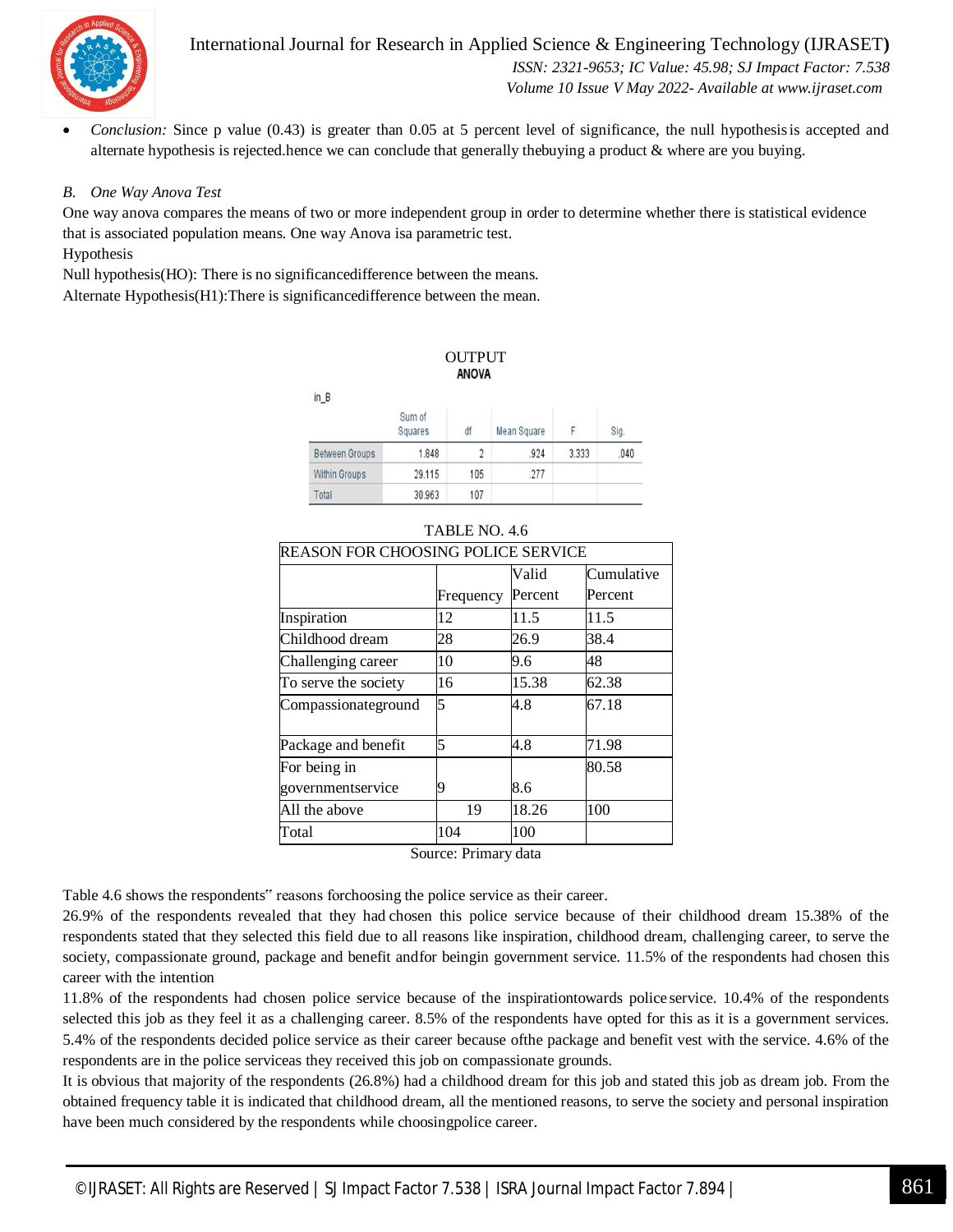

#### International Journal for Research in Applied Science & Engineering Technology (IJRASET**)**

 *ISSN: 2321-9653; IC Value: 45.98; SJ Impact Factor: 7.538 Volume 10 Issue V May 2022- Available at www.ijraset.com*





Table 4.7 exhibits the cadres of employment of the respondents in the police service. 48.5 % areemployed as Grade I Constable, 28.5% of the respondents fall in the category of Grade II Constable and 23. % of the respondents are Head Constabl

| Table NO. 4.8 |  |  |
|---------------|--|--|
|---------------|--|--|

| Years<br>of<br>experience | of            | therespondents   |                        |  |  |
|---------------------------|---------------|------------------|------------------------|--|--|
|                           | Freque<br>ncy | Valid<br>Percent | Cumulativ<br>e Percent |  |  |
| Less                      |               | 2.88             | 2.88                   |  |  |
| than 1year                |               |                  |                        |  |  |
| $1 - 3$                   | 23            | 22.41            | 25.29                  |  |  |
| years                     |               |                  |                        |  |  |
| $3 - 5$                   | 23            | 22.41            | 47.7                   |  |  |
| years                     |               |                  |                        |  |  |
| $5-10$                    | 43            | 41.64            | 89.34                  |  |  |
| years                     |               |                  |                        |  |  |
| Above 10 years            | 12            | 10.57            | 100                    |  |  |
| Total                     | 104           | 100              |                        |  |  |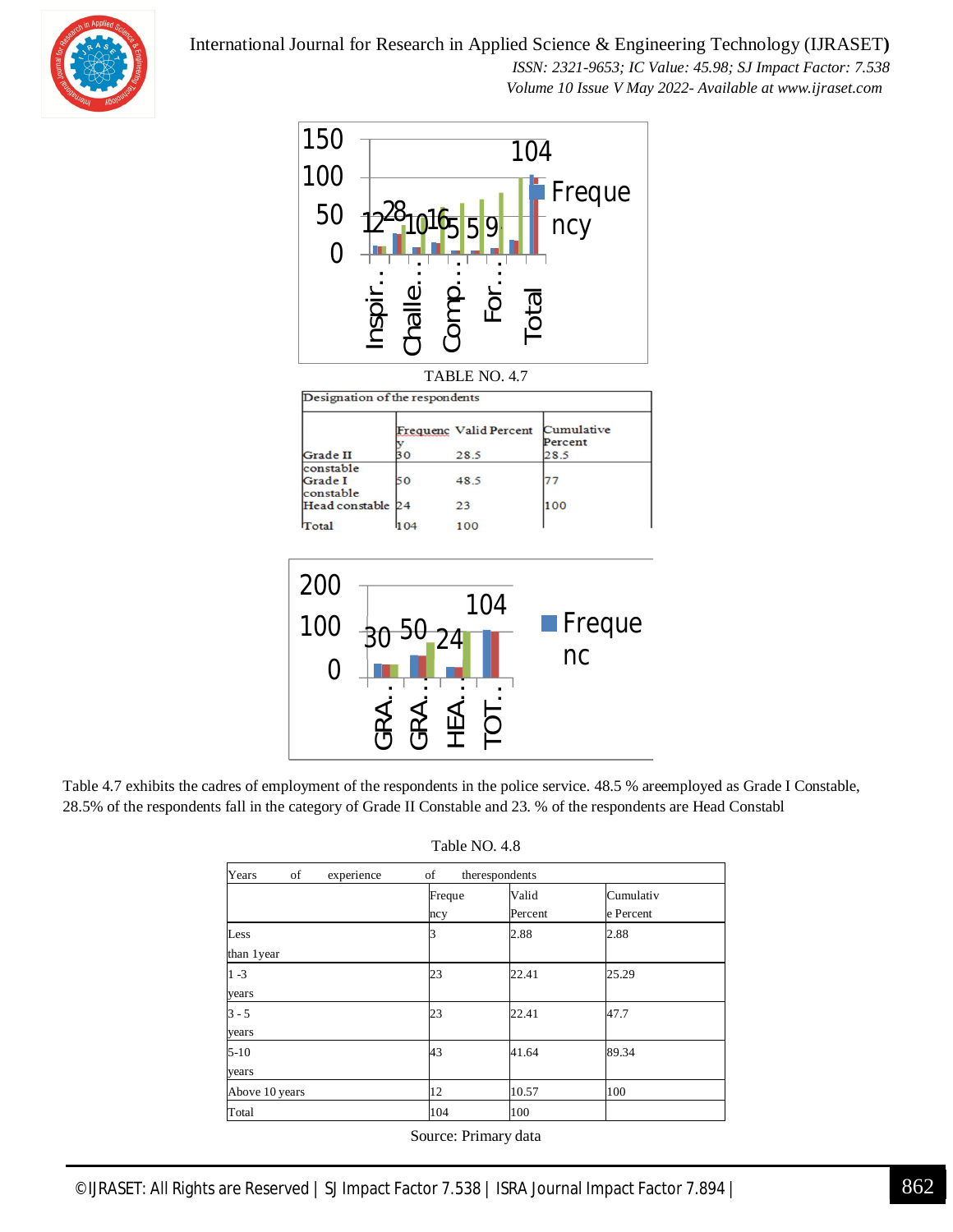

International Journal for Research in Applied Science & Engineering Technology (IJRASET**)**  *ISSN: 2321-9653; IC Value: 45.98; SJ Impact Factor: 7.538 Volume 10 Issue V May 2022- Available at www.ijraset.com*

Table 4.8 explains the number of years of experience of women police officers. 41.64 % ofthe respondents have work experience of 5 – 10 years, 22.41% of the respondents have 3 -5 yearsof experience, 22.41% of the respondents have 1– 3 years of experience, 11% of the respondentshave experience above 10 years and 2.88% of respondents have experience less than 1 year. The majority of the respondents of women police personnel experience lies between  $5 - 10$  years, which shows that the women police are well experienced in theirservice.



| Number of working hours of the            |                |                            |          |  |
|-------------------------------------------|----------------|----------------------------|----------|--|
| respondents                               |                |                            |          |  |
|                                           | Freque Valid   |                            | Cumulati |  |
|                                           | ncy            | Percent                    | ve       |  |
|                                           |                |                            | Percent  |  |
| Less than                                 | $\overline{2}$ | 1.9                        | 0.4      |  |
| 8 hours                                   |                |                            |          |  |
| $10-12$                                   | $\overline{c}$ | 1.9                        | 0.8      |  |
| hours                                     |                |                            |          |  |
| More than                                 | 100            | 96.2                       | 100      |  |
| 12 hours                                  |                |                            |          |  |
|                                           | 104            | 100                        |          |  |
| Total                                     |                |                            |          |  |
| 100%<br>80%<br>60%<br>40%<br>20%<br>$0\%$ | 1.9<br>1.9     | 1 <sub>00</sub><br>96.2    |          |  |
|                                           |                | Less translations 2-2 days |          |  |

Source: Primary data

The table (4.12) explains the number of workinghours of the women police officers. 96.2% of thewomen respondents of police stated that they work for more than 12 hours a day. 1.9% of the respondents given that they work for 10-12 hours a day. 1.9% of the respondents stated that the work less than 8 hours a day. Almost 96.2% of the respondents indicated that they work morethan the normal working hours. This shows that women police spend maximum time at work place andwomen employees have very less timefor family which leads to family life dissatisfaction.

*Conclusion:* Since p value (0.40) is greater than 0.05 at 5 percent level of significance,the null hypothesis is accepted and alternate hypothesis is rejected hence we can conclude that generally the buying a product & where are you buying .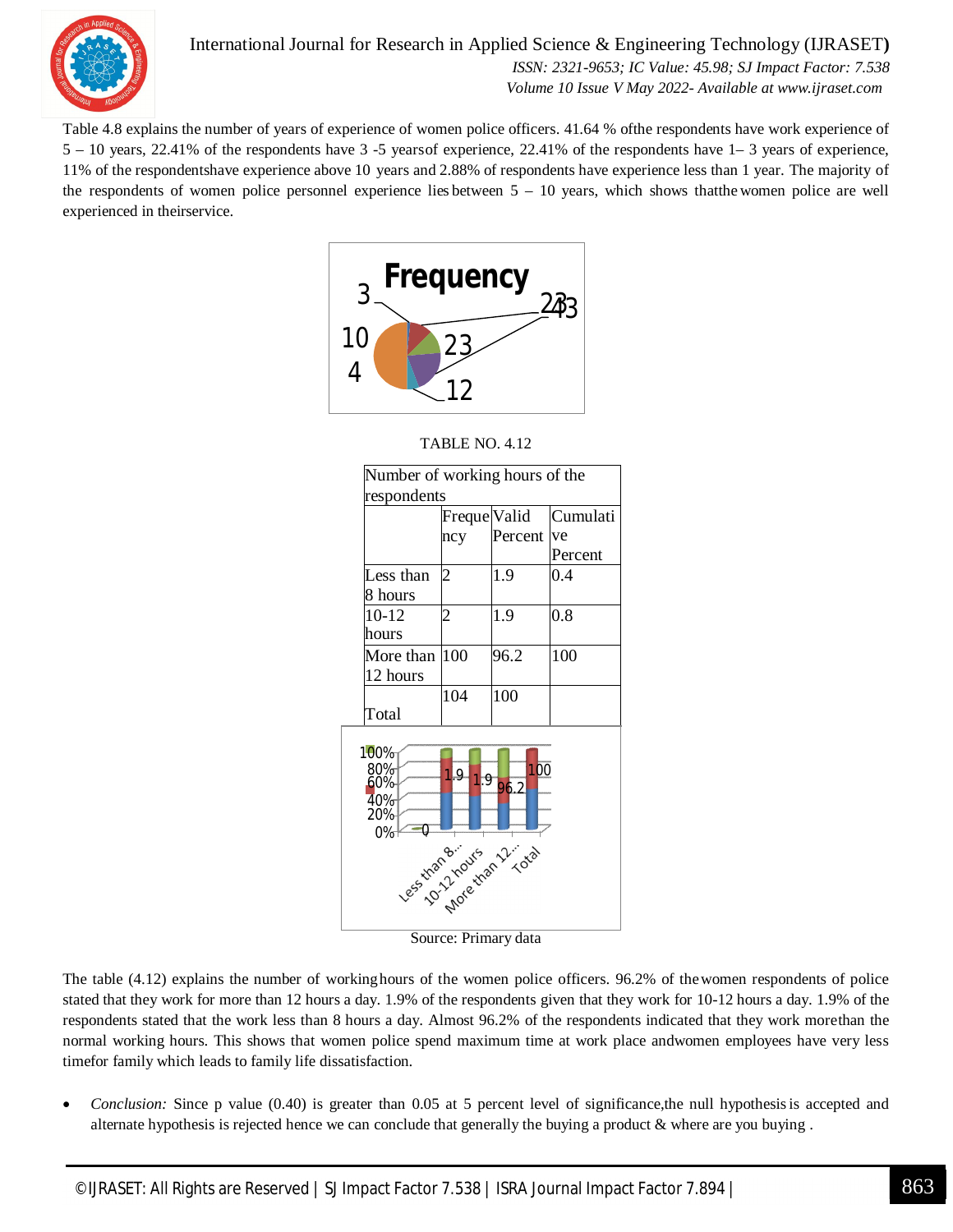International Journal for Research in Applied Science & Engineering Technology (IJRASET**)**



 *ISSN: 2321-9653; IC Value: 45.98; SJ Impact Factor: 7.538 Volume 10 Issue V May 2022- Available at www.ijraset.com*

#### **V. FINDINGS**

Majority of police personnel (75.3%) falling the age group of less than 30 years. It has been found that 48.4% of the respondents have acquired higher secondary educational qualification. The frequency analysis shows that60.3% of the respondents of women police are married. Married women are given more priorityand importance. It also proves that married women in police service are higher in authority while compared to other marital statuses of women. With respect to family type, 58% of the respondents of women police constables fall under joint family category.

With regard to number of children, 41.2% of thewomen police constables stated that they have no children and 1.3% stated that they have 3 or more children. Though the number of children isless, women police are able to strike a good balance between their work life and family life.

The majority of the respondents (26.8%) revealed that they had chosen this police servicebecause it had been their dream since their childhood while

4.6% of the respondents are in the police serviceas it is their passion. This study shows that women police constables have chosen their career with plenty of interest and as a result of childhood aspirations. With regard to designation of police personnel 48.7% are employed as grade I constables and 22.7 % of the respondents are.head.constables

The analysis reveals that 41.4% of the women employees have work experience of  $5 - 10$  years and 2.3 % of respondents have experience of less than 1 year. Police employees are well experienced as they manage work andfamily lives on a loop, constantly. As per the location ofthe work place, 77.3% of the police personnel have been located in urban areas whereas 22.7% of the respondents work in semi-urban places.

The mobility of police is more important and itcauses issues which significantly affect WLB.

The analysis shows that 32% of the womenconstables revealed that theytake 30 min - 1 hour to reach their workplace. With regard to annual income 66.3% of the constables stated that they earn less than Rs.2 lakhs annually. 99.2% of the respondents of women police stated that they work for more than 12 hours aday. Police job typically requires 24 hours availability astheir presence is 100% required atall times of emergencies.

#### **VI. SUGGESTIONS**

#### *A. To the Police Department*

Major problem faced by women police is long working hours. Due to unpredictable work situations, police constables have to work for long hours and their presence is especially important in cases of emergencies. In order to overcome this issue, police department has to berequirement of police personnel and sort out thedemand supply gap of police.

#### **VII. CONCLUSI0N**

In today's economy, survival and economic well-being of family depends upon the earning capacity of the family members. This kind of fierce situation pushesboth male and female to find out ways to make a living. Employment opportunities are also available for men and women at different work levels. Women empowerment is proved by attaining economic, professional and personal excellence.

#### **VIII. SCOPE OF THE STUDY**

The research work is entitled "Work-life balance of women employees in Tamil Nadu police service- with special reference to Chennai city". It covers the personal profile and factors relatingto work life and family life of women employees. It focuses on organisational profile which deals with their work experience and factors which influenced them to choose this Police service.